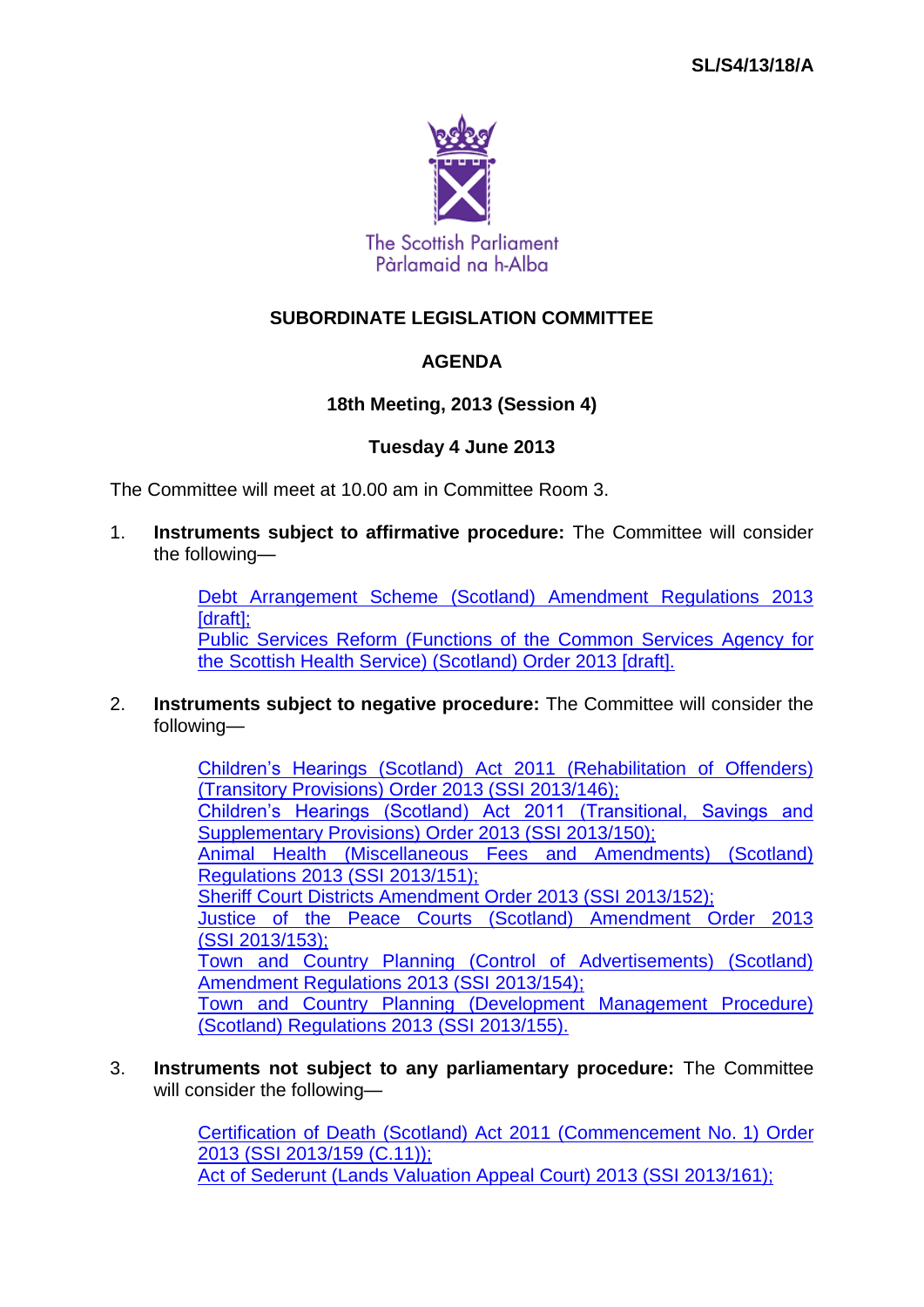# **SL/S4/13/18/A**

[Water Resources \(Scotland\) Act 2013 \(Commencement No.](http://www.legislation.gov.uk/ssi/2013/163/contents/made) 1) Order 2013 (SSI [2013/163 \(C.12\)\).](http://www.legislation.gov.uk/ssi/2013/163/contents/made)

> Euan Donald Clerk to the Subordinate Legislation Committee Room T1.01 Tel: 0131 348 5212 Email: euan.donald@scottish.parliament.uk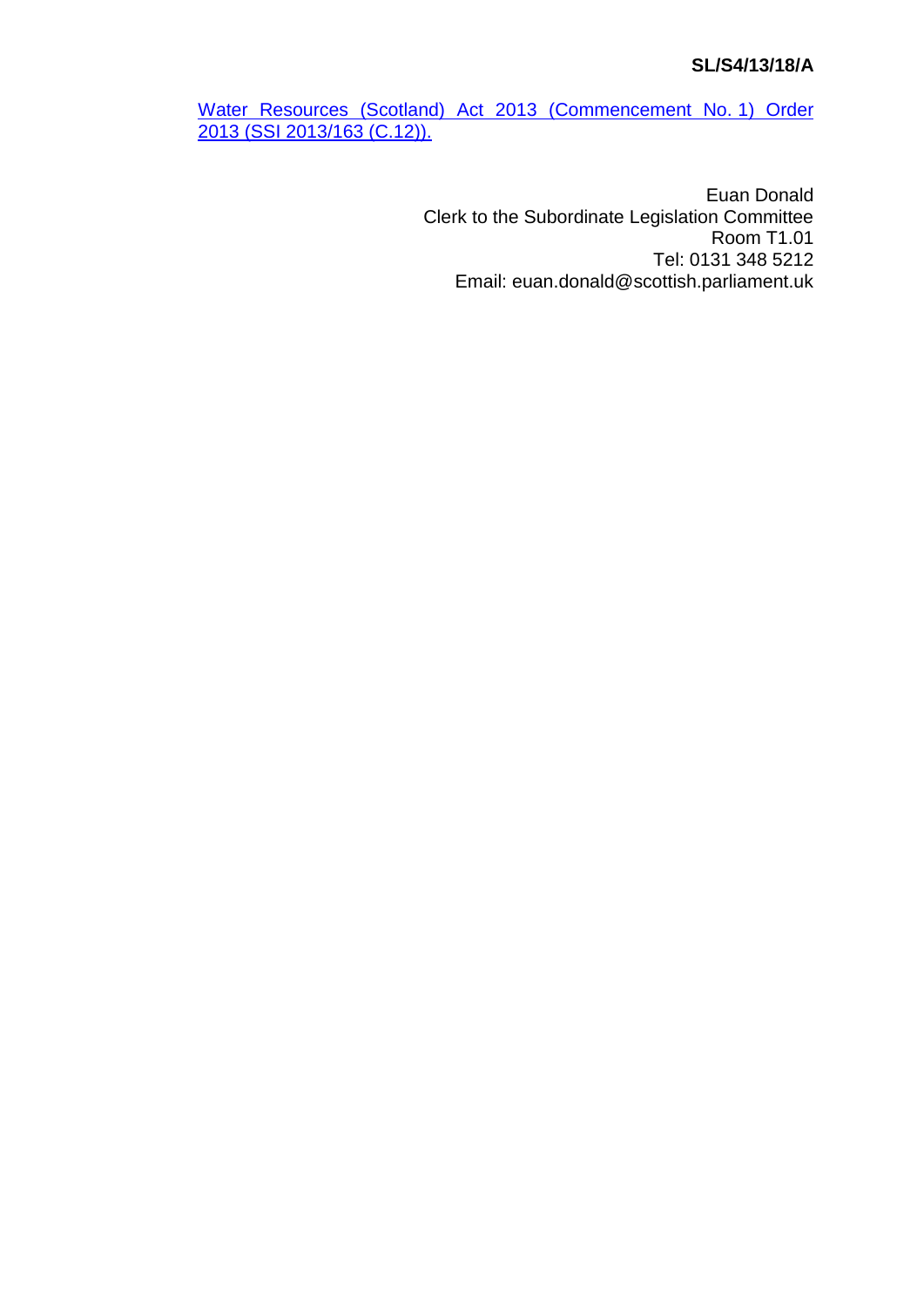The papers for this meeting are as follows—

# **Agenda Items 1, 2 and 3**

Legal Brief (private) SL/S4/13/18/1 (P)

# **Agenda Items 1 and 2**

Instrument Responses SL/S4/13/18/2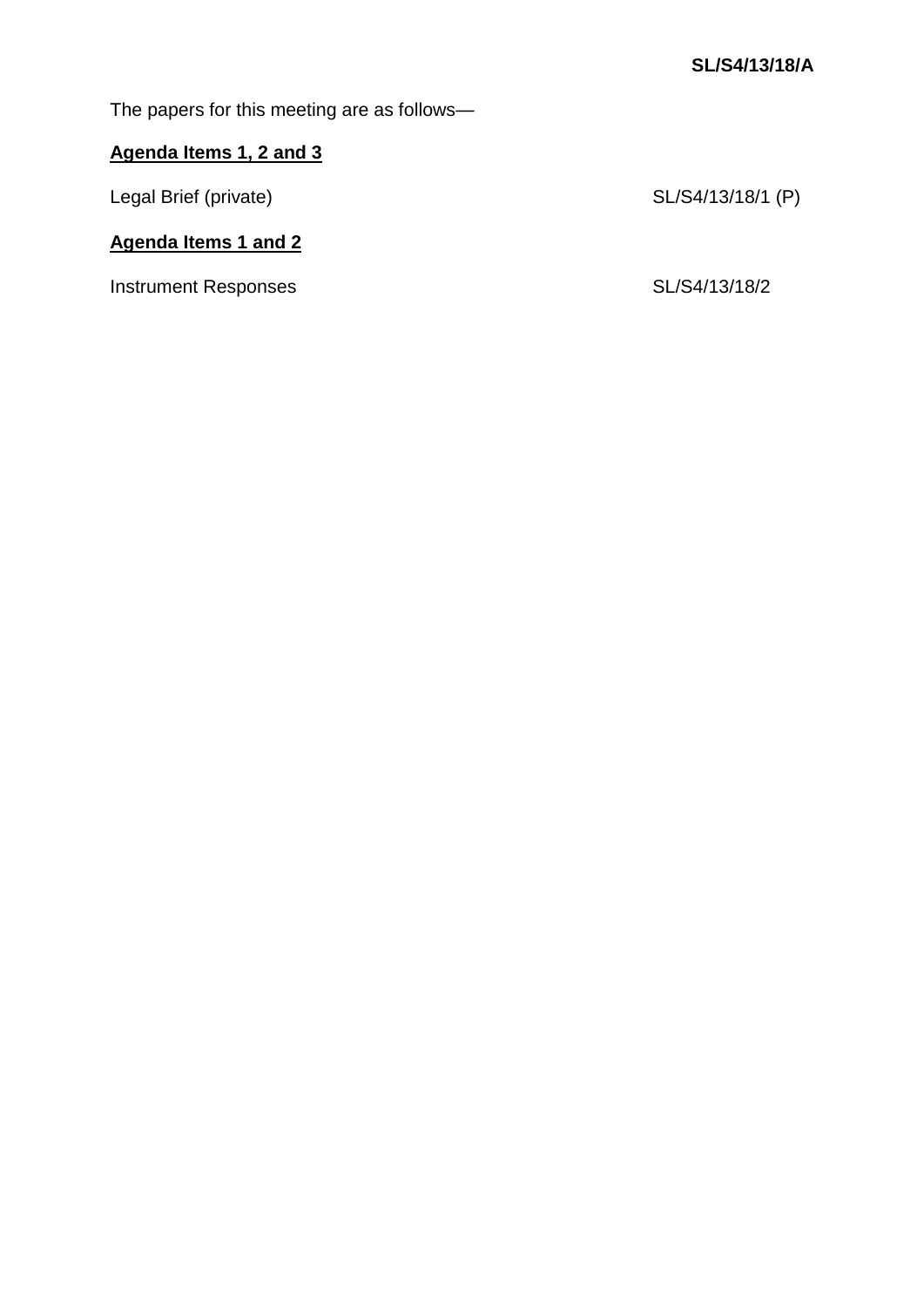# **SUBORDINATE LEGISLATION COMMITTEE**

## **18th Meeting, 2013 (Session 4)**

## **Tuesday 4 June 2013**

#### **Instrument Responses**

#### **INSTRUMENTS SUBJECT TO AFFIRMATIVE PROCEDURE**

#### **Debt Arrangement Scheme (Scotland) Amendment Regulations 2013 [draft]**

#### **On 23 May 2013, the Scottish Government was asked:**

The Scottish Government is asked to explain whether new regulation 4A of the Debt Arrangement Scheme (Scotland) Regulations 2011 (as inserted by regulation 5 of the draft instrument) permits the DAS Administrator to correct a determination with retrospective effect. If so, the Scottish Government is asked which power in the Debt Arrangement and Attachment (Scotland) Act 2002 which confers authority on the Scottish Ministers to make provision with retrospective effect is being relied upon here.

The Scottish Government is also asked to explain what the effect of new regulation 4A(3)(b) is on persons who have acted in accordance with a determination to revoke a debt payment programme (for example, a creditor who commences diligence against a debtor whose DPP has been revoked) where the programme is subsequently restored. We note that new regulation 44A of the DAS Regulations as inserted by regulation 14(5) of the draft instrument provides that revocation of a programme is to have no effect for 14 days following the date of revocation. However, under new regulation 4A(a) of the DAS Regulations, an error may be corrected by the DAS Administrator up to 28 days from the date on which the error was made.

Finally the Scottish Government is asked whether the intention is that both subparagraphs of new regulation 4A(3) of the DAS Regulations apply in relation to a debt payment programme revoked in error. If so, what is the effect of applying both sub-paragraphs to such a programme?

#### **The Scottish Government responded as follows:**

#### Regulation 4A

New regulation 4A of the Debt Arrangement Scheme (Scotland) Regulations 2011 ("the DAS Regulations") would provide that the DAS Administrator can correct inadvertent errors in determinations made under the DAS Regulations, with effect from the date of the original determination. This is in the context of the operation and administration of debt payment programmes, applied for by debtors, and operated with the agreement of creditors (which can be dispensed with under certain circumstances, as provided for in particular in section 4 of the Debt Arrangement and Attachment (Scotland) Act 2002 ("the 2002 Act") and regulations 23 to 25 of the DAS Regulations.

The scheme affects the rights of debtors and creditors in that context. As part of the framework which balances the competing interests of debtors and creditors affected by the programme, regulation 4A enables a determination to be corrected to vary the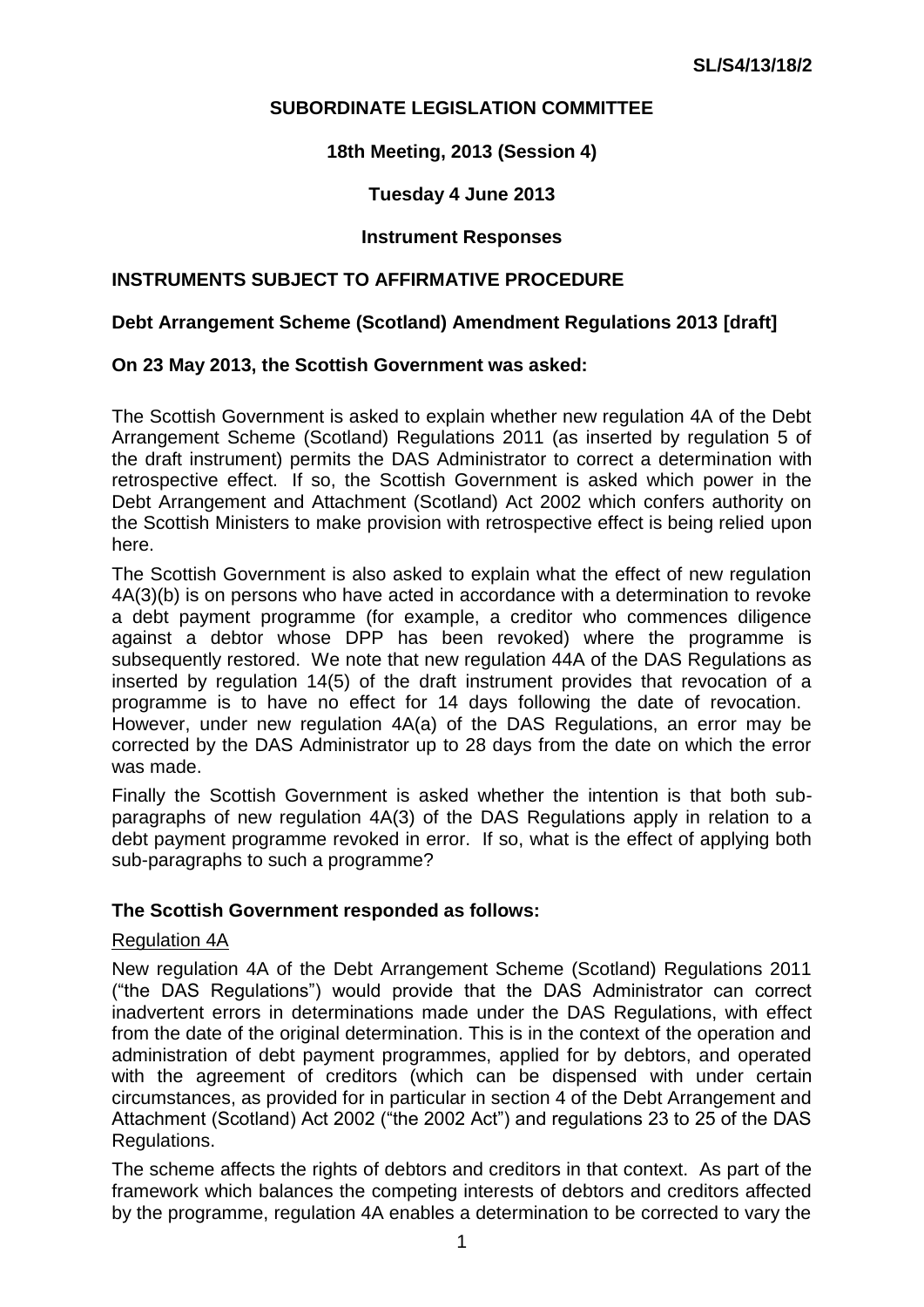rights of the parties with limited retroactive effect but only in the context of the process in the regulations including review and appeal to determine the rights of the parties. It is intended to cover a range of clerical or incidental errors, but also, where appropriate, it could restore the effect of a programme revoked in error. Crucially, regulations 4A(4)(b) and 47(3)(d) inserted by the draft Regulations make clear to affected parties, including creditors, that a correction can be made and is capable of review (see further below).

The powers conferred on the Scottish Ministers by section 7 of the 2002 Act to make further provision for the debt arrangement scheme are particularly wide. Specifically, they enable the Scottish Ministers to make such further provision as they think fit as to the manner in which debt payment programmes are to operate including conditions with which debtors and creditors must comply (section 7(1)(b)). Section 7(1)(c) of that Act enables provision as to the effect of such programmes and section 7(2)(p) provision as to the manner in which a debt payment programme affects the rights or remedies of a creditor or other third party. Section 7(3) enables different provision in relation to different debts or other matters and (in sub-paragraph (b)) for provision to have effect for such periods as are specified by Scottish Ministers.

The Scottish Government considers the power is apt to include provision about whether determinations can be corrected or not, in the context of the process of review and appeal to decide between the respective legal rights affected, particularly the effect of revocation. It is considered that the powers envisage that provision can be made regarding the effect of on-going decisions taken in relation to the operation of the scheme where the parties can make representations about their legal rights. The provision for corrections is procedural, which is an exception to the general presumption against retrospective effect. For accidental errors, a correction will be "merely declaratory or restorative of what was generally thought by all concerned to have been the position…likely to be both unobjectionable and desirable or even essential for practical purposes" (see Craies on Legislation, ed. Daniel Greenberg, 10th ed, 10.3.15) There would be limits on the power in that the DAS Administrator could not exercise the power—particularly for instance to restore a debt payment programme which had been revoked –in the light of representation received if that undermined legal rights to enforce debts in a manner which placed an undue burden on a party.

It may be worth noting separately that under regulation 20(2) of the draft Regulations, regulation 4A would only apply to determinations made after the draft Regulations come into force. The Regulations will not have retrospective effect in relation to commencement of the Regulations.

#### Regulation 4A(3)(b)

New regulation 4A(3)(b) (of the DAS Regulations) clarifies that the effect of the correction where a programme was revoked in error is that the programme is restored. This provision in particular is considered necessary to provide legal certainty for those affected by a correction.

As the Committee notes, the original revocation determination can have no effect for 14 days following the date of the revocation (new regulation 44A) which means that a creditor could not take action within those 14 days. Thereafter up to 28 days from the original determination the DAS administrator may correct that decision, to restore the programme as if it had not been revoked.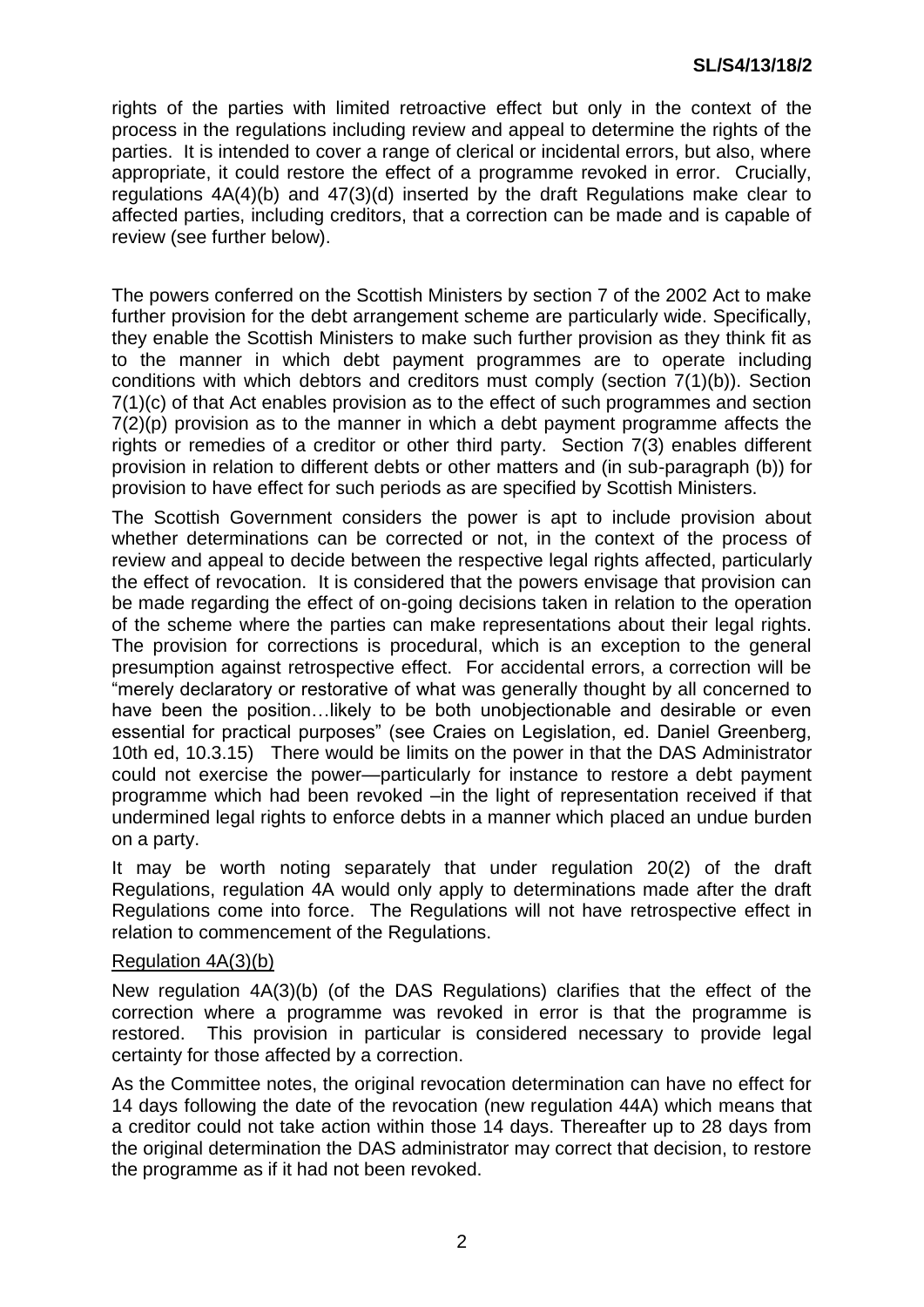If no review application is made in relation to the revocation, it may be possible for instance for creditors to take enforcement action in reliance on fact that the revocation had effect. The making of a subsequent correction to refuse the revocation and revive the debt payment programme might then interfere, (for example) with diligence commenced after the end of the 14 day period. The effect of the revocation would be to stop that diligence in line with the general effect of the scheme, as if the revocation had initially been refused—in the event that the DAS Administrator proceeds subsequently to make a correction.

However, in the event that the DAS Administrator intends to correct a revocation decision, notice requires to be given to any person (known of under the general effect of the DAS scheme), by regulation 4A(2). From that date regulation 47(3)(d) gives those affected express rights of a further 14 days to seek a review and appeal of the decision on grounds which would result in an error of law. In that event express provision is made in regulation 4A(4)(b) so that the correction cannot take effect until the review and any appeal have been disposed of. The DAS Administrator and the courts would be bound to take account of the effect on parties in deciding whether to make a correction. In some cases they could make the correction, but in others that would be unfair.

It is not considered in addition that regulation 4A(4)(a) causes any difficulty with correction following review after 28 days from the date of the error, because of the clear provision for review and appeal of a correction, and regulation 47B(1) which enables the DAS Administrator to confirm its determination.

#### Regulation 4A(3)

On the Committee's final question, it is the intention that both sub-paragraphs of new regulation 4A(3) of the DAS Regulations apply to a debt payment programme revoked in error. The effect of both sub-paragraphs is the same—where a debt payment programme was revoked, and a correction is made to reverse that (following any review) under regulation 4A(1), the effect is as if the programme was not revoked, as explained above. Under sub-paragraph (a) the corrected form of the relevant determination would be a determination to refuse revocation (rather than a determination to revoke). The effect of sub-paragraph (b) is to make clear in these circumstances for the avoidance of doubt that the programme is restored.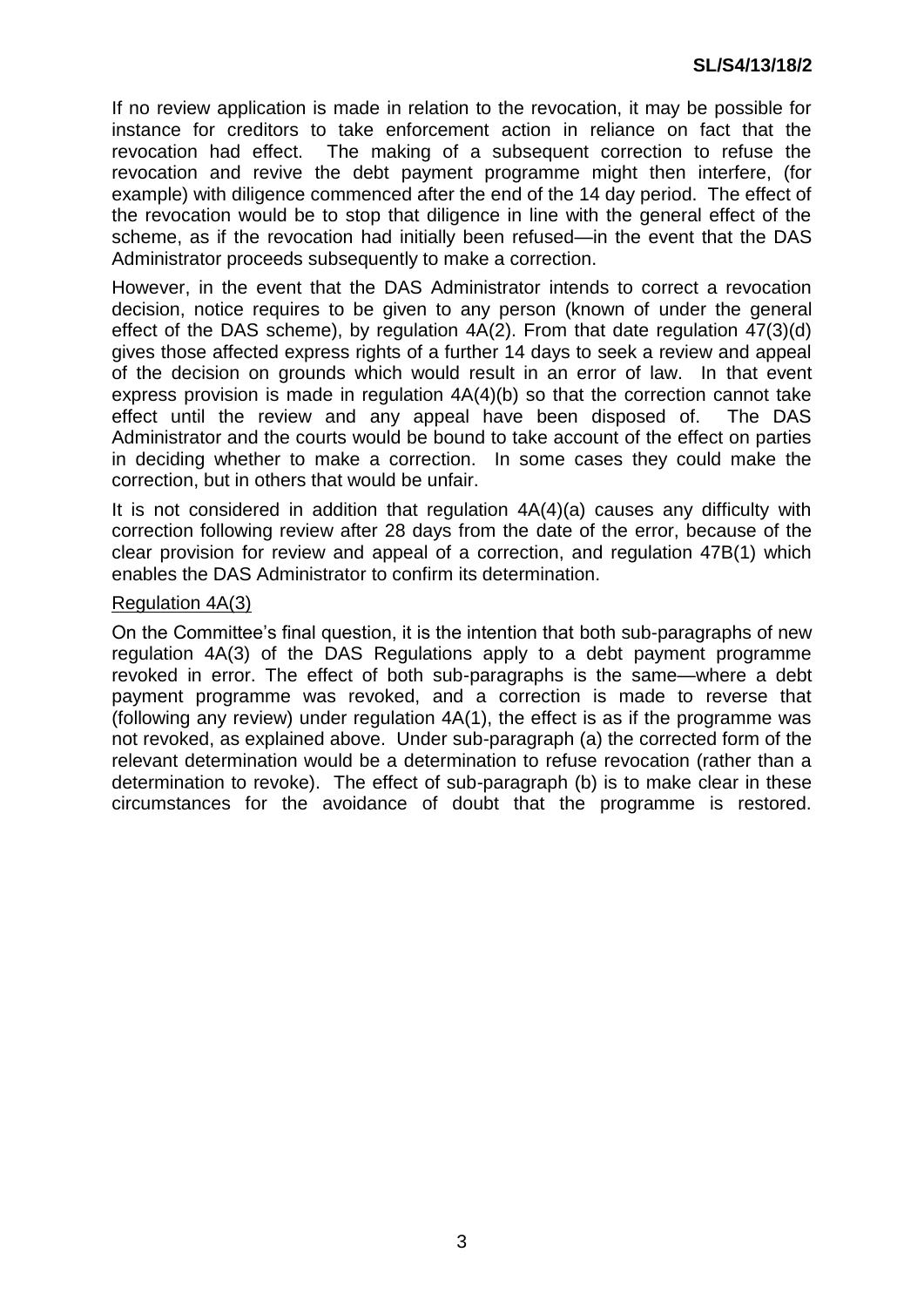# **INSTRUMENTS SUBJECT TO NEGATIVE PROCEDURE**

## **Children's Hearings (Scotland) Act 2011 (Rehabilitation of Offenders) (Transitory Provisions) Order 2013 (SSI 2013/146)**

#### **On 16 May 2013, the Scottish Government was asked:**

1. The Order makes transitory provisions under section 205 of the 2011 Act in connection with the coming into force of provisions of the Act.

As in our view it is not explained in the policy note or the explanatory note to the instrument, please explain to assist the Committee how the provisions are in connection with provisions of the Act coming into force; which provisions those are; and when they are planned to come into force.

2. Article 2(2) of this Order modifies the effect of section 1(4) of the Rehabilitation of Offenders Act 1974 ("the 1974 Act"). The reference to "criminal proceedings" is to be read, for a temporary period, as if it includes proceedings in which a ground of referral in a children's hearing under the 2011 Act in relation to the commission of an offence is under consideration.

This means that the text of section 1(4) is to be read in relation to those proceedings under the 2011 Act as: "In this Act, references to a conviction, however expressed, include references—….(b) to any finding…..in any proceedings in which a ground of referral under section 67(2)(j) of the Children's Hearings (Scotland) Act 2011 , is under consideration".

Please explain how the provision gives effect to the policy intentions? Why does it specify that a "conviction" includes any finding in any proceedings under the 2011 Act in which an offence ground under consideration, rather than specifying that it is a finding that the section  $67(2)$ (i) ground has been determined to apply in relation to a child; or that the reference to "conviction" includes a finding as to the section 67(2)(j) ground, rather than "any finding" (as a hearing or the sheriff, as the case may be, could be considering more than one ground in the proceedings)?

3. Article 2(4)(a)(ii) modifies the effect of section 5(3) of the Rehabilitation of Offenders Act 1974, to extend the provision in that subsection to where there is the discharge by a children's hearings or, as the case may be, the sheriff of the referral of a child's case to a hearing under section 91(3)(b), 93(2)(b), 94(2)(b), 108(3)(b), 114(3)(b) or 119(3)(b) of the 2011 Act.

Section 5(3) provides that in any of those circumstances, "the rehabilitation period applicable……shall be 6 months from the date of conviction." Article 2(2) of this Order modifies the effect of section 1(4) of the 1974 Act as outlined at the start of question (2) above. Paragraph 2 of the Explanatory Note plainly states that the Order relates to disposals under the 2011 Act where a child has committed an offence, or where an "offence-based ground of referral is established".

## Please explain therefore—

(a) Why article 2(4)(a)(ii) implements the policy intentions, given that the provision extends to any discharge of the referral of a child's case, rather than a discharge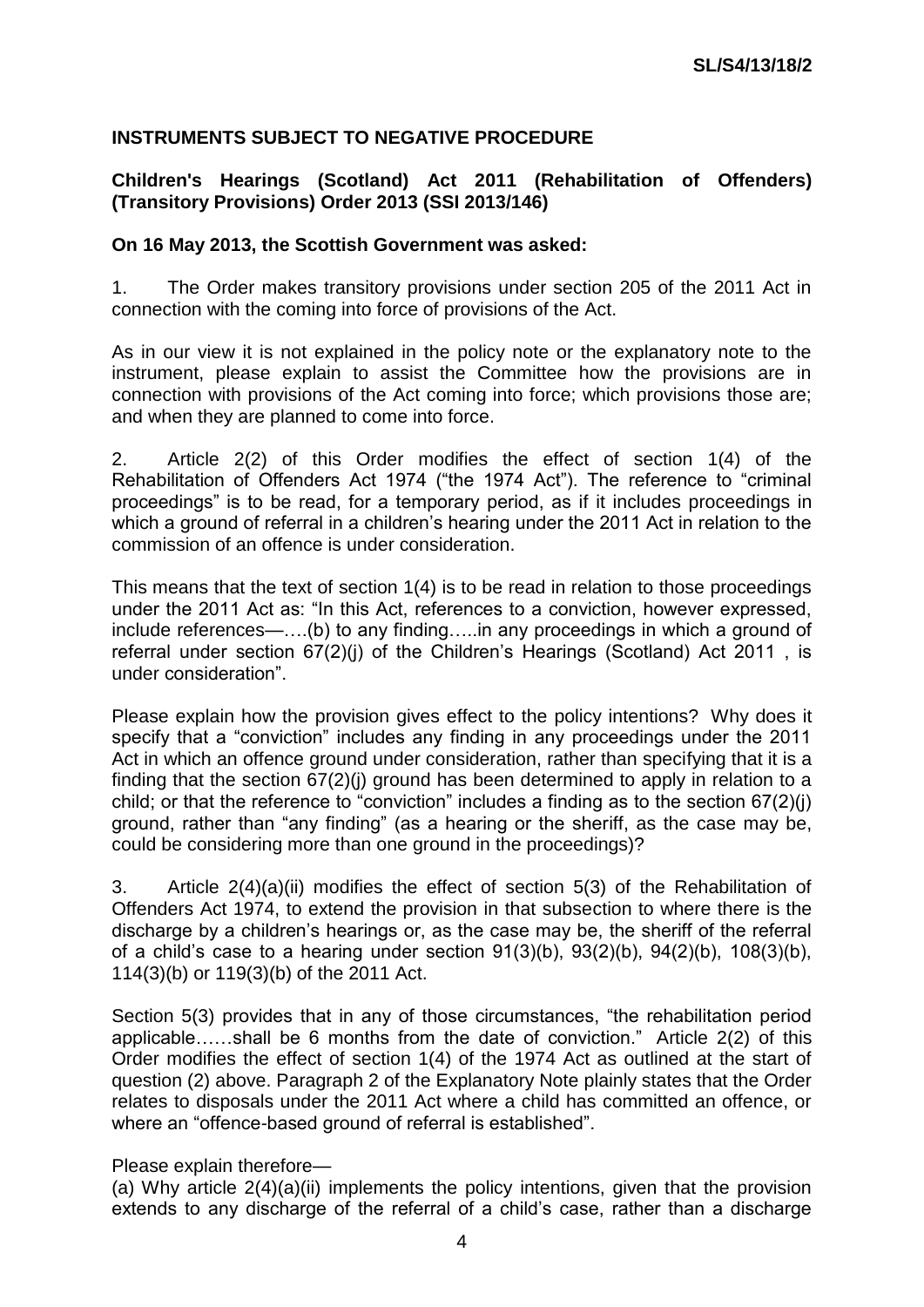where the offence ground of referral under section 67(2)(j) applies or is established in relation to a child?

(b) Why it implements the policy intentions to refer in article  $2(4)(a)(ii)$  to-

(i) section 93(2)(b), so far as that provision includes where a hearing discharges the referral where none of the grounds in the statement of grounds is accepted, and there will be an application to the sheriff in terms of section 93(2)(a)?

(ii) section 94(2)(b), so far as that provision applies where the hearing is discharged because the child or a relevant person would not be capable of understanding, or has not understood, an explanation given in relation to a ground, and the hearing must in terms of section 94(2)(a) direct an application to sheriff to determine whether the ground is established?

(iii) section 114(3)(b), so far as that provision applies where the sheriff determines the ground is not established, and the sheriff discharges the referral?

(iv) section 119(3)(b), so far as that provision applies where the hearing discharges the referral because it is not satisfied that it is necessary for the protection etc. of the child to make a compulsory supervision order (which does not refer to where a section 67(2)(j) ground apples to the child)?

## **The Scottish Government responded as follows:**

1. This Order makes transitory provisions to deal with disposals by children's hearings under the Children's Hearings (Scotland) Act 2011, which is largely scheduled to come into force on 24 June 2013. In terms of this Order, certain disposals by a children's hearing in respect of an 'offence-based ground' – the ground under section 67(2)(j) of the 2011 Act – will be treated as convictions for the purposes of the Rehabilitation of Offenders Act 1974, just as the equivalent disposals under the Children (Scotland) Act 1995 are presently treated in terms of section 3 of the 1974 Act.

In due course sections 187 and 188 of the 2011 Act will re-classify these disposals from 'convictions' to 'alternatives to prosecution' ('ATPs'). Section 187 and 188 cannot yet be brought into force, as the Scottish Ministers have powers to deal with these disposals, in so far as they have an effect on reserved matters, only in relation to **convictions** – in terms of functions transferred to them by the Scotland Act (Transfer of Functions to the Scottish Ministers etc.) Order 2003 (SI 2003/415).

Paragraph 8 of the Policy Note summarises the effect of sections 187 and 188 which are explained in detail in the Annex to the Policy Note. Paragraph 12 of the Policy Note explains that sections 187 and 188 cannot be brought into force until the Scotland Act Order has been made and Article 1(2) of the present Order indicates that the Order ceases to have effect on the day section 187 comes into force.

Section 187, in effect, extends the definition of "alternative to prosecution" in section 8B of the Rehabilitation of Offenders Act 1974 to include children's hearings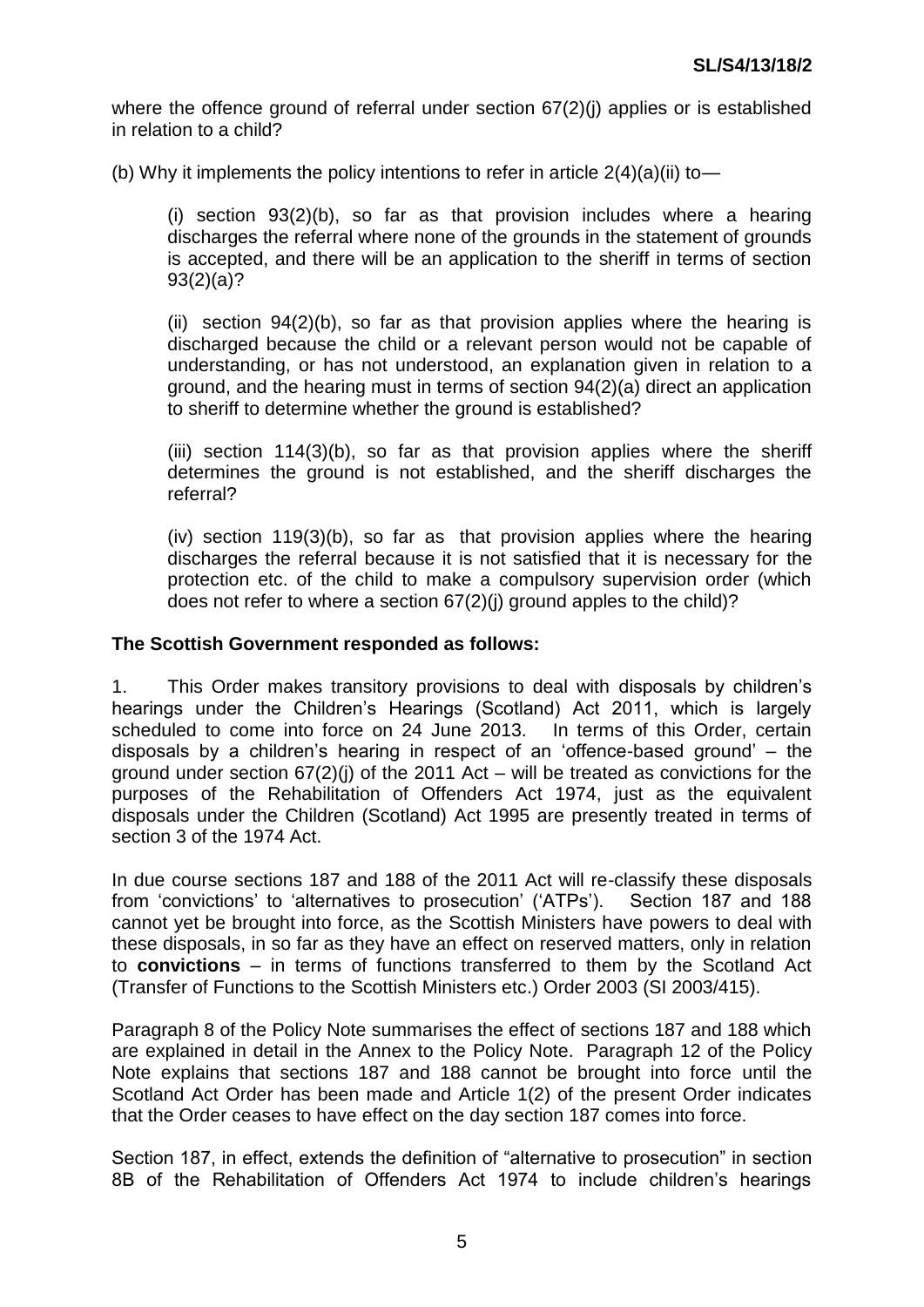disposals. An alternative to prosecution will have been given where the offence was accepted or established or treated as established and either:-

(a) a compulsory supervision order has been made, or as the case may be, varied or continued, or

(b) a supervision requirement has been made, or as the case may be, varied or continued, or

(c) the referral to the children's hearing has been discharged.

Section 187 also amends the period after which an alternative to prosecution becomes spent.

Section 188 amends the definition of "relevant matter" in section 113A(6) of the Police Act 1997 to include alternatives to prosecution (as defined in section 187) which relate to any offence which is specified in an order made by the Scottish Ministers. That order effectively specifies the offences which Disclosure Scotland can automatically access for the purposes of issuing standard or enhanced disclosure certificates under the 1997 Act or for checks under the Protection of Vulnerable Groups Scheme. Shortly stated, an ATP will only be a "relevant matter" under the Police Act 1997 if the offence is one which is specified in the order to be made under section 113A(6)(ba) of the 1997 Act.

The provisions will cover supervision requirements or discharges under the Social Work (Scotland) Act 1968.

The general premise of the 1974 Act is that a person is not required to disclose any convictions or alternatives to prosecution which have become 'spent'. Therefore, to enable the policy behind the order under the Police Act to be fully achieved, that order needs to be supplemented by an order under paragraph 6 of Schedule 3 to the 1974 Act for the reason set out in paragraph 9 of the Policy Note. The order is intended to ensure that a person will only require to 'self-disclose' spent alternatives to prosecution if they relate to offences set out in the Police Act order. In other words, a person will only be required to disclose those alternatives to prosecution which are disclosed by way of standard or enhanced disclosure certificates under the 1997 or for checks under the Protection of Vulnerable Groups Scheme.

However, the order under paragraph 6 of Schedule 3 to the 1974 Act will cover some types of employment and proceedings which fall within reserved matters and it is considered that at present Scottish Ministers do not have the legislative competence to legislate on alternatives to prosecution in reserved areas. This is why the Scottish Ministers need an order under the Scotland Act. The provisions in the Transitory Order amend the effect of the 1974 Act such that certain children's hearings disposals on offence grounds under the 2011 Act will be regarded as convictions meanwhile.

2. In broad terms, the amendment effected by article 2(2) is necessary if the scheme in respect of rehabilitation of offences under the 1974 Act is to apply to disposals, in offence-based cases, by children's hearings and the sheriff – because the reference to 'criminal proceedings' in section 1(4)(b) would otherwise exclude any disposals in non-criminal proceedings such as these.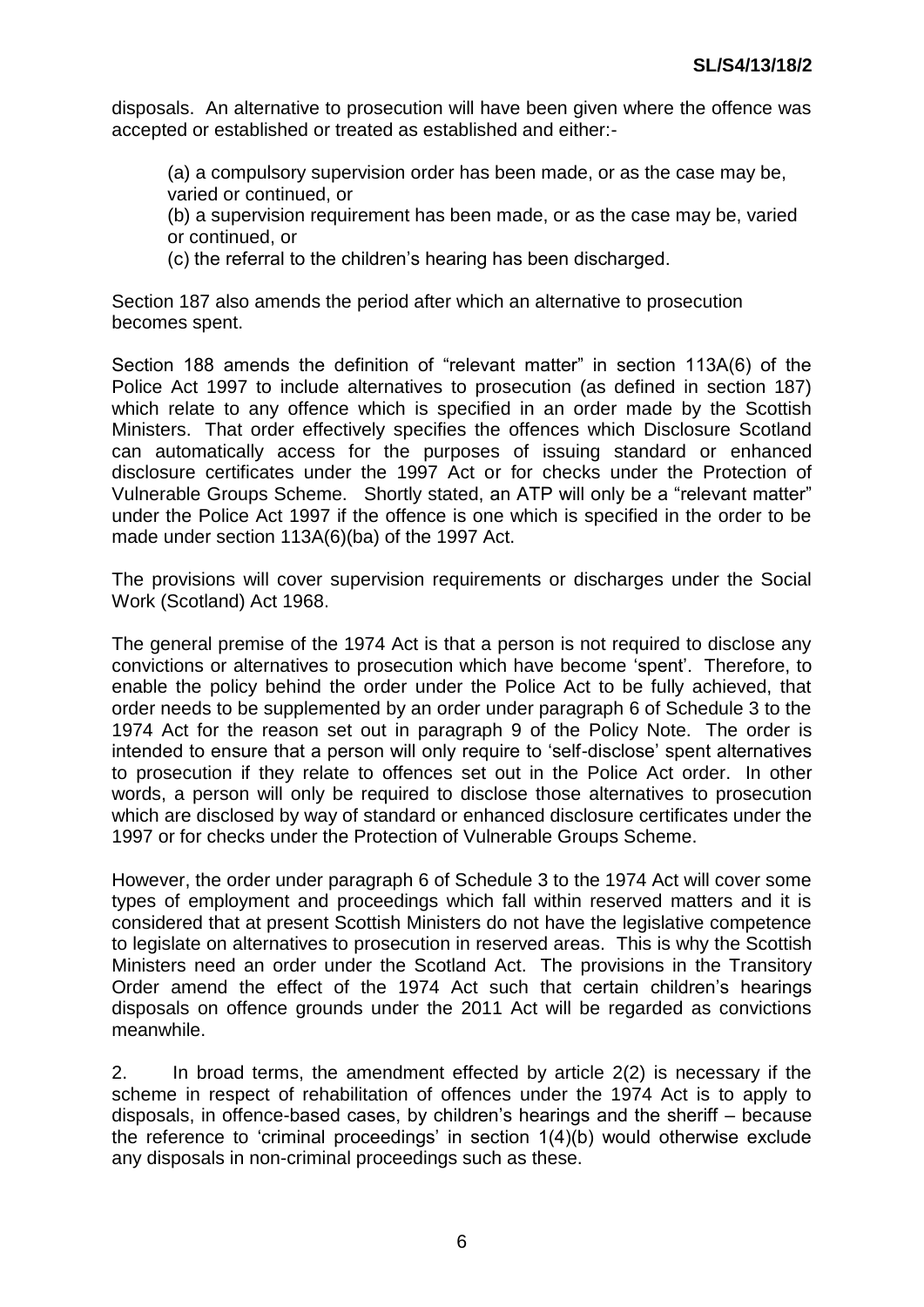The reference to "*any finding… in any…proceedings in which a ground of referral under…section 67(2)(j) of the Children's Hearing (Scotland) Act 2011 is under consideration…that a person has committed an offence or done the act or made the omission charged*" is intended to ensure that the situation in which a finding to the effect that a ground of referral under 67(2)(j) has been established, but the children's hearing has decided to discharge the case, is caught by the provision. That reference is intended to align with the remaining wording of section 1(4): "*a conviction in respect of which an order is made discharging the person concerned absolutely or conditionally shall be treated as a conviction for the purposes of this Act*...". This links to section 5(3), which provides that in such cases a rehabilitation period of six months applies. The key point to note is that for this provision to have effect there has to have been a finding. It is assumed that the question is prompted by the reference to "*proceedings….under consideration*" which might infer that there has not yet been any finding that the grounds of referral are established. This interpretation overlooks the fact that section 1(4) only applies where there has been a finding that the person committed the offence or has committed the act or omission. While it may be that a form of words other than "*proceedings….under consideration*" might have been useful the Scottish Government's view is that these provisions accurately embody the policy intentions.

3(a). Section 5(3) must be read together with section 3, the effect of which has been modified by article 2(3) of the Order. Section 3, thus modified, refers to section 67(2)(j) (the offence-based ground) and specifies that that ground must either have been accepted by the child and, where necessary, by any person who is a relevant person, or been established to the satisfaction of the sheriff.

Section 3 provides that only in cases in which there is an offence-based ground (either under section  $52(2)(i)$  of the 1995 Act or section  $67(2)(i)$  of the 2011 Act) are accepted/established grounds treated as convictions, and disposals of such cases treated as sentences. Only such cases are brought within the provisions of the 1974 Act. Thus to the extent that article  $2(4)(a)(ii)$  can be read as extending article 5(3) to discharges other than a discharge in a case on section 67(2)(j) grounds, it is then constrained by section 3. The Scottish Government's view is that the meaning of the provision, read in context, is clear and that these provisions accurately embody the policy intentions.

## 3(b)(i). The reference to section 93(2)(b).

One of the outcomes of a case under section  $93(2)(b)$  is that a ground of referral – which could be a section  $67(2)(j)$  ground – is accepted, and the hearing discharges the referral. That case would fall within the scope of sections 3 and 5(3) of the 1974 Act, as modified by the Order. The acceptance would constitute a conviction, and the discharge a sentence, in terms of section 3.An acceptance and a discharge under a different section 67 ground would not constitute a conviction and sentence, standing the terms of section 3. Non-acceptance of a ground – whether under section  $67(2)$ (i) or any other ground  $-$  and a discharge would not constitute a conviction and sentence, standing the terms of section 3.Where none of the grounds has been accepted, and there is an application to the sheriff, that will not – at that stage – constitute a conviction and sentence, because there has been no acceptance/establishment of a ground. Thus section 93(2)(b) is relevantly referred to, because one of the outcomes engages section 3, and the rehabilitation scheme of the 1974 Act, while other outcomes do not. The wording of section 3 ensures that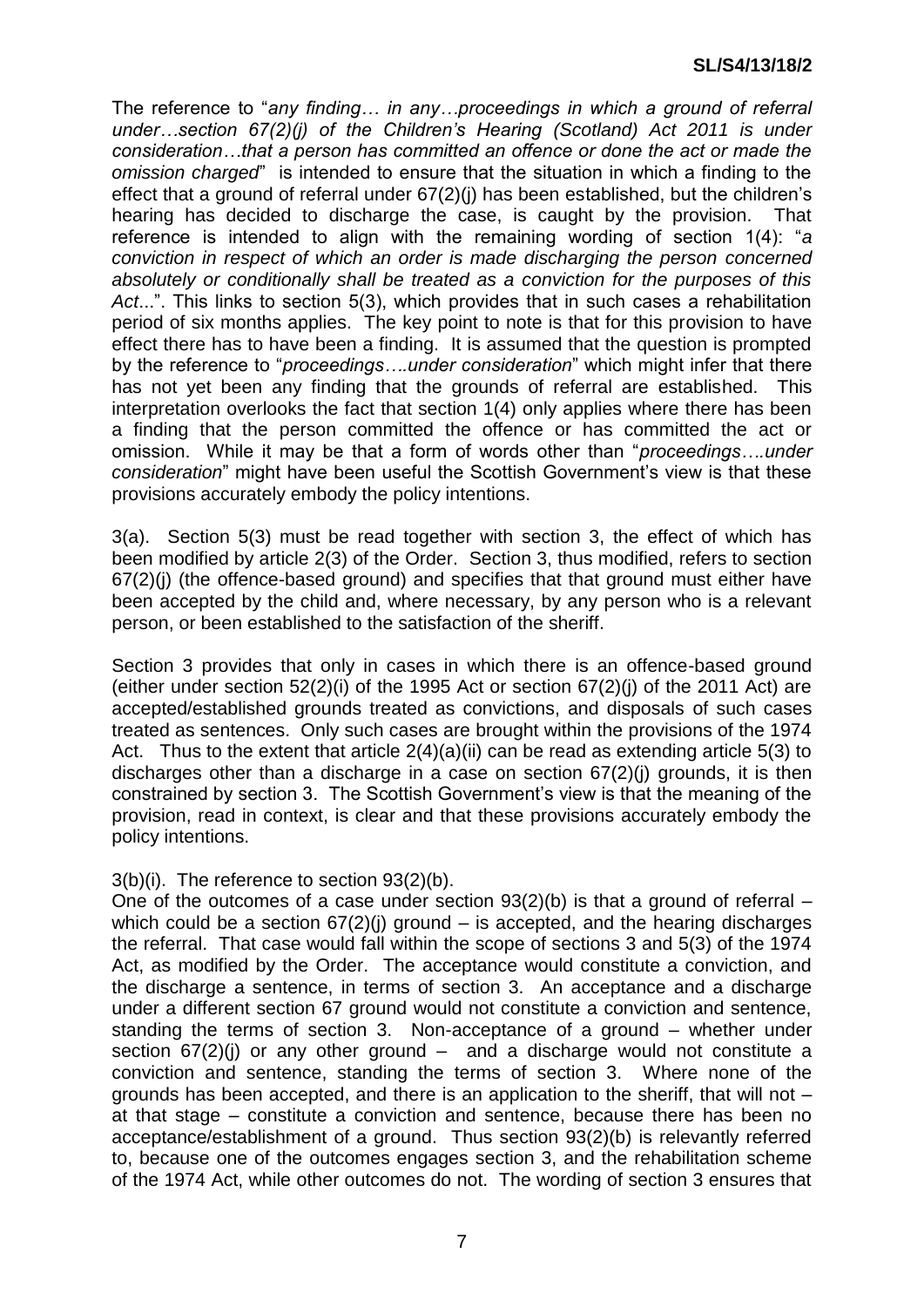only relevant outcomes are engaged.The Scottish Government's view is that these provisions accurately embody the policy intentions.

## 3(b)(ii). The reference to section 94(2)(b).

The Scottish Government accept that the reference to section 94(2)(b) is erroneous. However, none of the outcomes possible under section 94(2)(b) engage section 3 of the 1974 Act, and the rehabilitation scheme set out in that Act, since there can be no valid acceptance of a ground of referral and therefore no 'conviction' within the meaning of section 3. Accordingly, the reference to section 94(2)(b) is without effect. The Scottish Government undertake to amend the Order by removing the reference to this provision at the next available opportunity.

#### 3(b)(iii) The reference to section 114(3)(b).

The Scottish Government accept that the reference to section 114(3)(b) is erroneous. However, none of the outcomes possible under section 114(3)(b) engage section 3 of the 1974 Act , and the rehabilitation scheme set out in that Act, since there can be no establishment of a ground of referral and therefore no 'conviction' within the meaning of section 3. Accordingly, the reference to section 114(3)(b) is without effect. The Scottish Government undertake to amend the Order by removing the reference to this provision at the next available opportunity.

## 3(b)(iv) The reference to section 119(3)(b).

Section 119 deals, shortly stated, with the situation in which a children's hearing has been arranged under various sub-sections of the 2011 Act. That children's hearing has discretion to defer the decision to make a compulsory supervision order until a subsequent children's hearing. One of the outcomes of a case under section 119 is that a ground of referral – which could be a section  $67(2)(i)$  ground – has been accepted under section 91(1)(a) or established under section 108(4)(a), and the children's hearing decides, rather than deferring the decision, to discharge the referral. Thus the acceptance/establishment of the ground would constitute a conviction, and the discharge a sentence, in terms of section 3 of the 1974 Act, as modified. An acceptance and a discharge under another section 67 ground would not constitute a conviction and sentence, standing the terms of section 3. Accordingly section 113(3)(b) is relevantly referred to, as one or more of the outcomes engages section 3, and the rehabilitation scheme of the 1974 Act, while other outcomes do not. The wording of section 3 ensures that only relevant outcomes are engaged.The Scottish Government's view is that these provisions accurately embody the policy intentions.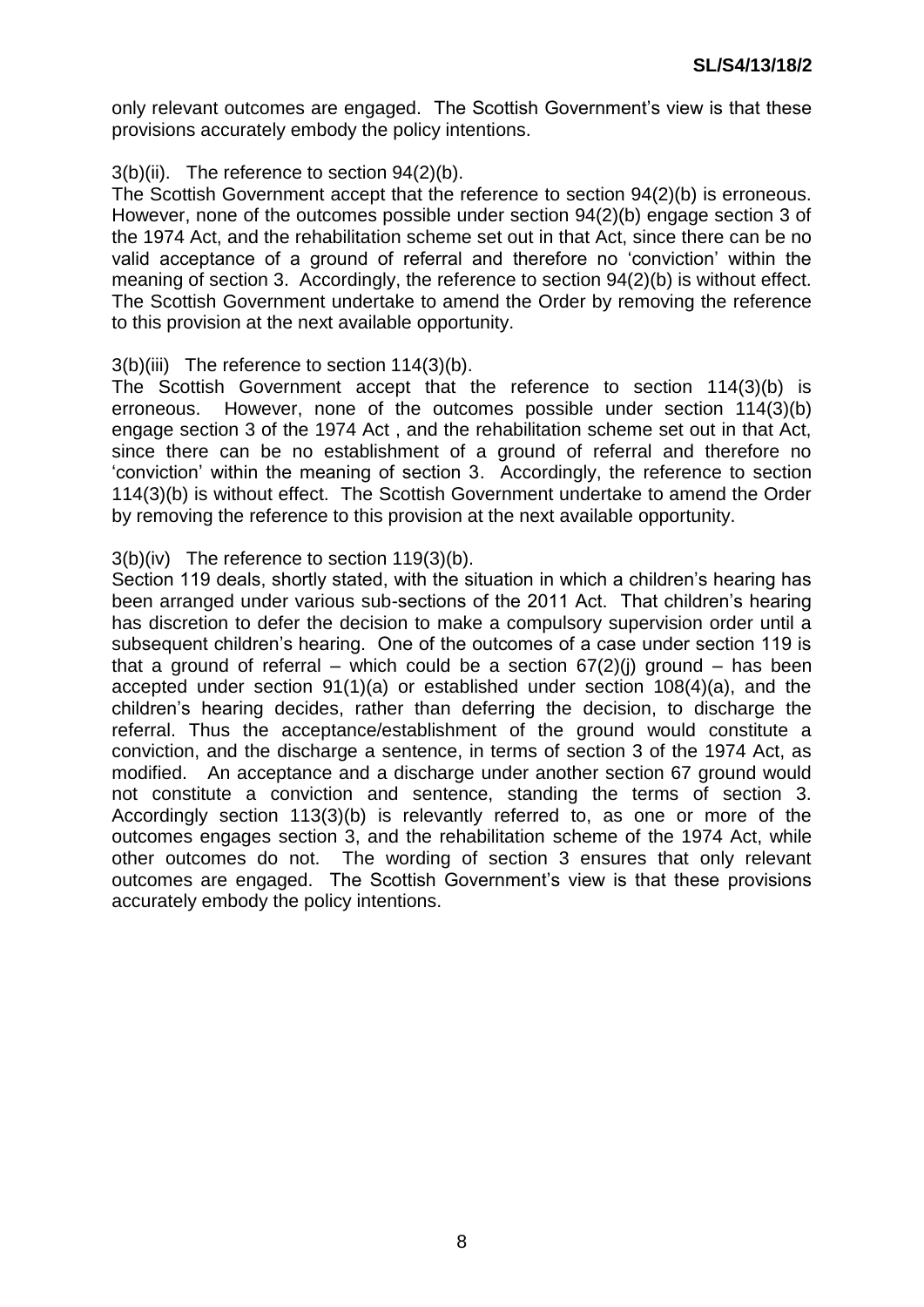## **Children's Hearings (Scotland) Act 2011 (Transitional, Savings and Supplementary Provisions) Order 2013 (SSI 2013/150)**

## **On 22 May 2013, the Scottish Government was asked:**

1. Article 2(4) excludes the application of any rules of court made under section 91 of the 1995 Act and the general powers to regulate procedure in the sheriff courts and the Court of Session, in relation to "relevant proceedings" in progress under the 1995 Act at the date of commencement of the Order.

Please clarify which rules of court will apply to such proceedings from the commencement date of the Order, if those rules do not apply?

2 (a) Please clarify the intentions underlying article 2(5).

 (b) Please explain how this provision can validly have effect to prevent any later repeal or modification of any enactment which contains provisions applicable to "relevant proceedings" having effect until those proceedings have concluded; as any such later enactment would have effect in relation to "relevant proceedings" as that enactment determined, and this Order cannot "entrench" the position to prevent change by later enactment?

3. Article 14 provides that where a court has referred a matter to the principal reporter under section 54 of the 1995 Act (as to children requiring compulsory measures of supervision), the 1995 Act applies to that matter regardless of whether "relevant proceedings in relation to the child to whom the matter relates have commenced before the relevant date".

Section 54(2) of the 1995 Act defines "relevant proceedings" for the purposes of a reference by the court where it appears that any of the conditions specified in section 52(2)(a) to (h), (j), (k) or (l) of the 1995 Act is satisfied with respect to a child. That definition is different from the definition of "relevant proceedings" in article 1(2) of this Order.

Please clarify which "relevant proceedings" are intended to be referred to, and whether you would consider there is any need to make this clearer?

4. Article 27 revokes the Legal Aid (Scotland) (Children) Regulations 1997 with effect from the date of commencement of the Order. Articles 2(1) and (2) continue to apply those Regulations for all purposes in relation to "relevant proceedings" in progress under the 1995 Act as at the commencement date, and express provision is made in article 2(1) that that is "subject to…the following provisions of this Order".

Is that provision inconsistent, in specifying that the 1997 Regulations remain in effect for particular purposes, but that is subject to the following provisions, which include the entire revocation of those Regulations? Would it be clearer if article 27 was instead made subject to that provision in article 2(2)?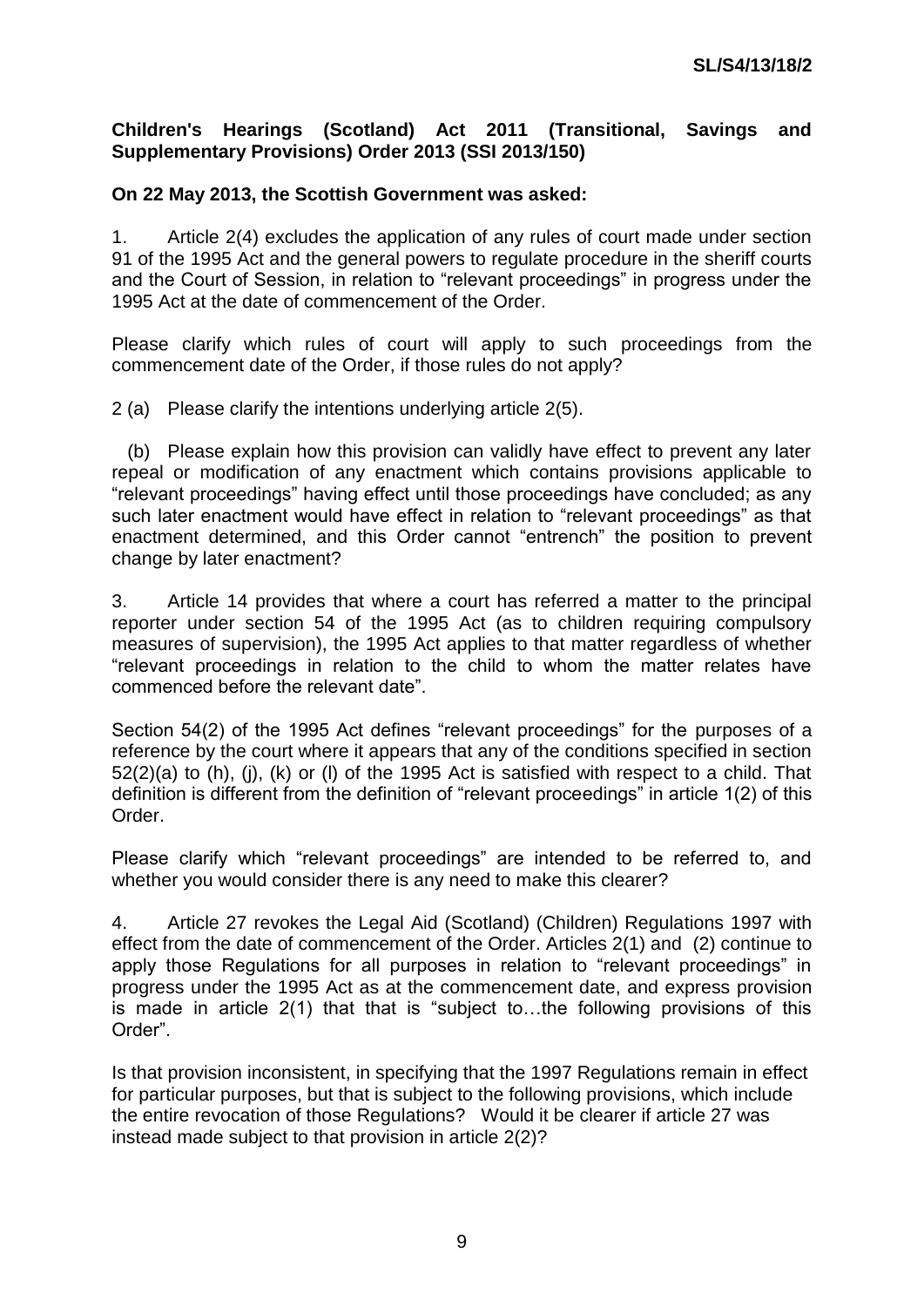## **The Scottish Government responded as follows:**

1. It is intended that the existing rules of court made under section 91 of the 1995 Act together with the general powers to regulate procedure in the sheriff courts and the Court of Session are to apply to "relevant proceedings" under the 1995 Act at the date of commencement of the Order. The existing rules made under section 91 of the 1995 Act are to be found in the Act of Sederunt (Child Care and Maintenance Rules) 1997. However, following discussions with the Lord President's Private Office, the view was taken that the most appropriate place to make such a transitional and saving provision in respect of that instrument was in the Act of Sederunt to be made amending the rules of court in consequence of the 2011 Act coming into force. It is anticipated that this Act of Sederunt will be made on 28 May 2013, and that it will contain transitional and saving provision in respect of the existing rules of court. The intention behind the carve-out provision at article 2(4) is to prevent the existing court rules being effectively saved in two separate pieces of legislation and to avoid any overlap in provision between the current Order and the forthcoming Act of Sederunt, where the saving will more appropriately be made.

2.(a) The intention underlying article 2(5) is to make a general saving of other enactments, beyond the specific "core" enactments saved in article 2(2), which are also applicable in some way to relevant proceedings and which will be either repealed or modified on the date of commencement of the Order (for example, by schedule 5 to the 2011 Act or by the draft Children's Hearings (Scotland) Act 2011 (Modification of Primary Legislation) Order 2013 which come into force on the same date as the Order). The effect of article 2(5) is that such repeals or modifications do not have effect for the purposes of relevant proceedings until those proceedings have concluded.

(b) It is not intended that this provision has effect to prevent any later repeal or modification of any enactment which contains provisions applicable to "relevant proceedings" having effect until those proceedings have concluded. We agree that this provision in the Order could not validly "entrench" the position to prevent change by later enactment. As discussed in the response to 2(a) above, it is only intended to prevent repeals or modifications of enactments applicable to relevant proceedings, which would otherwise take effect on the same date as the commencement date of this Order, from taking effect until those relevant proceedings are concluded. The Scottish Government considers that when the provisions of article 2(5) are read in context the desired effect is achieved.

3. The "relevant proceedings" referred to in article 14 of the Order are "relevant proceedings" within the meaning of article 1(2) of the Order. As article 1(2) defines the term "relevant proceedings" for the purposes of the Order the Scottish Government considers that the provision is clear and that the provision does not need to be amended. Whilst section 54(2) of the 1995 Act contains a definition of "relevant proceedings", that definition only applies for the purposes of that section.

4. The intention is that notwithstanding the revocation of the 1997 Regulations they shall continue to apply as regards relevant proceedings. The Scottish Government accepts that the drafting might have been clearer in this respect, but considers that the intention of article 2, as it affects article 27, can still be understood.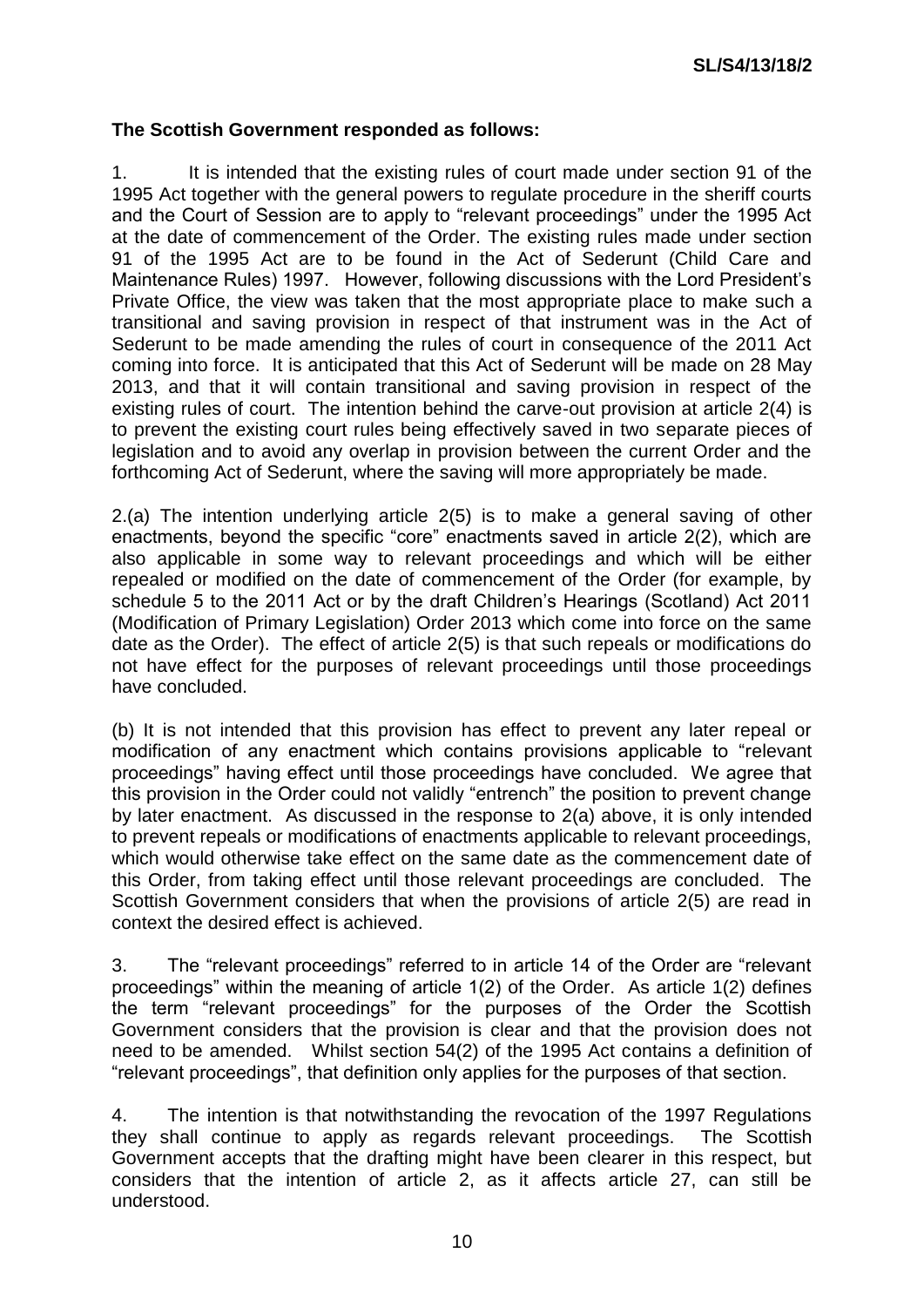## **Animal Health (Miscellaneous Fees and Amendments) (Scotland) Regulations 2013 (SSI 2013/151)**

# **On 23 May 2013, the Scottish Government was asked:**

1. The Scottish Government is asked whether the references to EU collection centre, EU quarantine centre and EU storage centre in Schedule 3 are correct given that regulation7(4) provides that expressions used in that Schedule have the same meaning as they have in the 2007 Regulations. The 2007 Regulations contain definitions of EC collection centre, EC quarantine centre and EC storage centre. The Treaty of Lisbon (Changes in Terminology) Order 2011 would not appear to have glossed those definitions by virtue of article 4(2) of that order.

2. The Scottish Government is asked to clarify what functions regulations 11(1) permits the Scottish Ministers to arrange should be exercised by the Secretary of State on the Ministers' behalf. The regulation refers to "their functions of requiring payment". Is it the functions of inspection, approval, examination etc in respect of which these regulations require payment which are to be exercised by the Secretary of State under such arrangements or the collection of fees chargeable in respect of the exercise of such functions or both?

# **The Scottish Government responded as follows:**

1. In light of article 4(2)(a) of the Treaty of Lisbon (Changes in Terminology) Order 2011 (SI 2011/1043), we agree that the references to "EU collection centre", "EU quarantine centre" and "EU storage centre" in Schedule 3 of the instrument ought indeed to be references to "EC collection centre", "EC quarantine centre" and "EC storage centre". We are grateful to the SLC for drawing this to our attention and we will amend the regulations for clarity at the next available opportunity.

However, in the meantime, the Government's view is that, in context, the references to "EU collection centre", "EU quarantine centre" and "EU storage centre" could only be interpreted as referring to "EC collection centre", "EC quarantine centre" and "EC storage centre" as defined in the Bovine Semen (Scotland) Regulations 2007, so far as those relate to the implementation of EU requirements under Directive 88/407/EEC (as amended) on the Community trade in and imports of semen of domestic animals of the bovine species as mentioned in the 2007 Regulations.

2. Regulation 11(1) of the instrument concerns the Scottish Ministers' functions of collecting fees only. It is not intended to cover functions of inspection, approval and examination, which are covered by existing agency arrangements, for example, under the Scotland Act 1998 (Agency Arrangements) (Specification) Order 2008 (SI 2008/1035). However, the Committee may wish to note that this 2008 Order is currently being reviewed in anticipation of a further order under section 93 of the Scotland Act 1998 being made later this year.